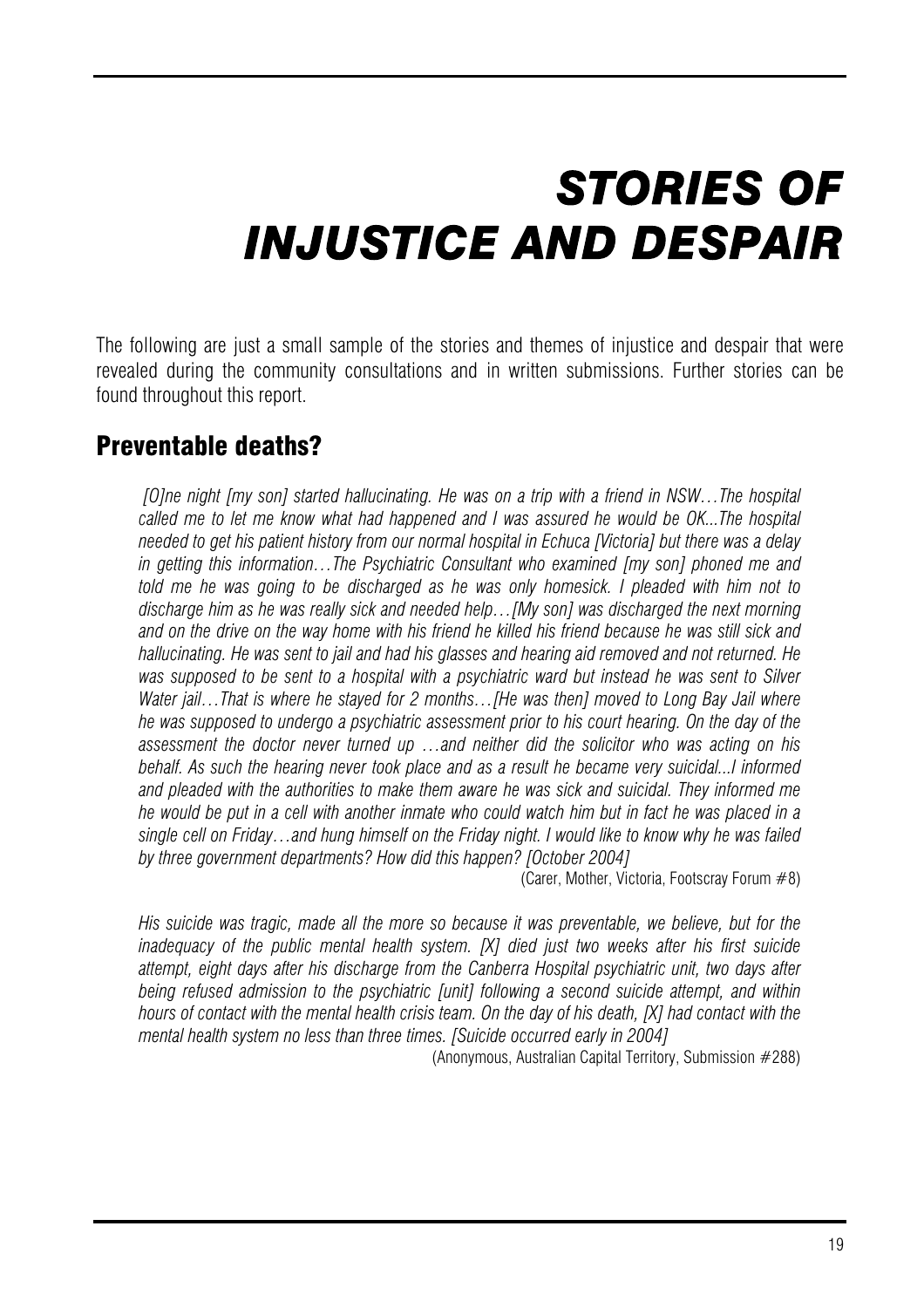*I* was amazed on one of my visits to see my mother so distressed that after two days they were *sending her home to us the family to give the care she had not received in the Hospital. May I add also that this particular incident occurred after her third attempt on life. She was so frightened because she knew she was not any better…it was having a huge affect on the whole family. The answer to my question to the doctor about how many attempts would be enough. Apparently the answer to that question as found out was five. Because on the fifth occasion, at approximately 1:30pm on the 15th October 2003, my mum decided to douse herself in petrol and set herself alight.*

(Carer, Son, Queensland, Submission #184)

#### When is a crisis a crisis?

*In the past I have been told by CAT [Crisis Assessment and Treatment] team members whilst in crisis "You know more about your diagnosis than we do, Call us back if you can't get it under control". In those days control usually meant I would SM [self mutilate] so badly I would have to sew or patch myself up. How far does a person have to go to say I need help and I need it now?*  (Consumer, Victoria, Submission #112)

*My sister had suffered with bi polar disorder for 30 years…Sadly she took her life on 18th June 2004. On that day I was going to take her shopping but she didn't feel well. She said to me what about Psychiatric Services. But she always presented so well when they interviewed her that I knew they wouldn't take her in, so I took her home. She said she felt better just talking to me on the way over to our place. And many times over the years I would bring her home for a few days or a week to help her get over her depression. The next day I was going to be home at 2:00pm from work. That morning she took her life. What a waste of life. If only the system had a more open door policy. I wouldn't feel so guilty for leaving her that day.* 

(Carer, Sister, Victoria, Submission #286)

## A failing community care system?

*The dream of closing psychiatric institutions and moving towards community based care has turned into a nightmare. Community care is under resourced and integrated services are lacking. Too many people are denied treatment and slip through the gaps.* 

(ARAFMI Tasmania, Tasmania, Submission #245)

*The system is chronically under-funded and under-resourced. There is a chronic shortage of psychiatric beds. Community Clinics are overworked and under-resourced. Supported accommodation options for mental health clients are severely lacking. The Psychiatric Emergency Service is viewed as a joke by clinicians and clients alike and functions as little more than a telephone advisory service.* 

(Clinician, Western Australia, Submission #4)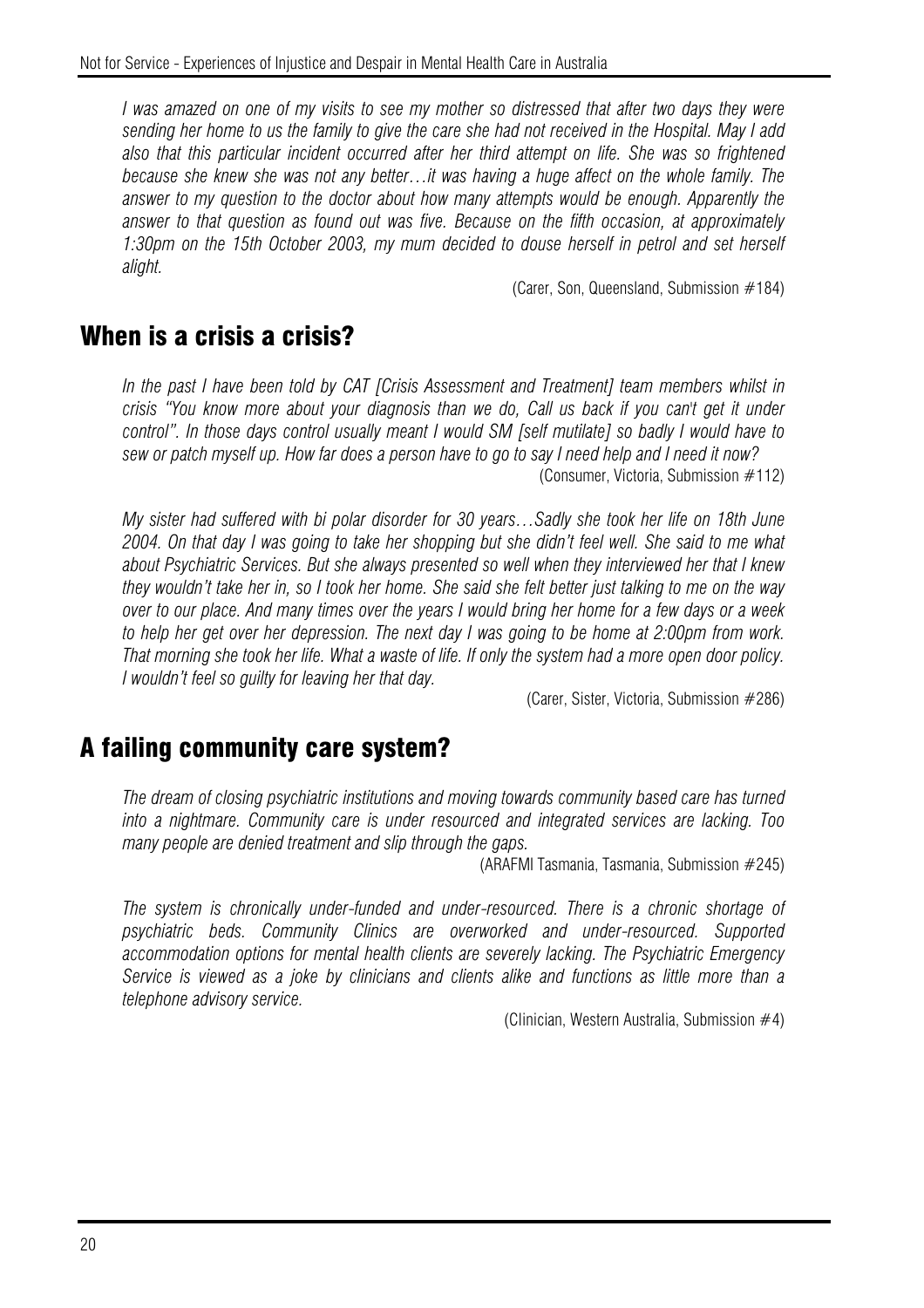# Early intervention – reality versus rhetoric?

*Regarding 'involuntary intervention'; although the Mental Health System espouses 'early intervention' and carers are encouraged to practice this, the constraints surrounding 'involuntary intervention' can make 'early intervention' impossible. From personal experience, it means that intervention will not be carried out without the consumer's consent until that person is acutely unwell and a 'crisis situation' arises. Although it will then, still be without the consumer's consent, probably even more so, and will probably mean a more forceful intervention, somehow this policy*  is considered more humane...As ridiculous as it sounds, it means that the behaviour of the unwell *person has to disturb, alarm or frighten a member of the public enough to bring it to the attention of the police or the Mental Health Service - a carer's word that the person is at risk is not enough...and we talk about reducing the stigma of mental illness.* 

(Carer, Mother, Victoria, Submission #178)

## Where is the follow-up care?

*After exhibiting psychotic behaviour my son spent 21 days (detained) in Glenside Hospital in March 2002. He was counselled and medicated then turned out into the community with some medication but no follow up care. Shortly afterwards he stopped his medication, reverted to his anti-social, aggressive and irrational behaviour, a state he has been in unchecked for two years.* 

(Carer, Mother, South Australia, Submission  $#11$ )

## Families and carers taking the brunt?

*Major service gaps are on the rise, with plans, strategies, and government promises failing to meet the needs of this vulnerable community group. This results in carers, families and the community*  sector, being forced to take the brunt. As a result, the community sector feels under constant *pressure to respond to hopelessness, helplessness, and the despair felt among consumers / carers as they attempt to do the impossible - fill the gaps, but at what cost?* 

(Mental Health Foundation ACT, Australian Capital Territory, Submission #256)

*I am an NGO service provider – our surplus of funding from last year was taken from us by the Government without notice. The Government just doesn't think about the implications of taking away funding from NGOs. We already have long waiting lists and taking away funding makes them even longer. One of the young consumers who was on one of our waiting lists for four months was also caring for her mum – she killed herself because she felt she couldn't cope looking after her mum anymore without some support. Waiting lists for support from us have gone up from three weeks to four months.* 

(NGO Service Provider, Western Australia, West Perth Forum #29)

## Police - the de facto mental health service?

*When I turn up there and they are in crisis, I call the Crisis Assessment Team and they tell me to call the police! I want to know why I'm standing there alone and nobody is coming to help me.*  (Carer, Mother, Victoria, Footscray Forum #1)